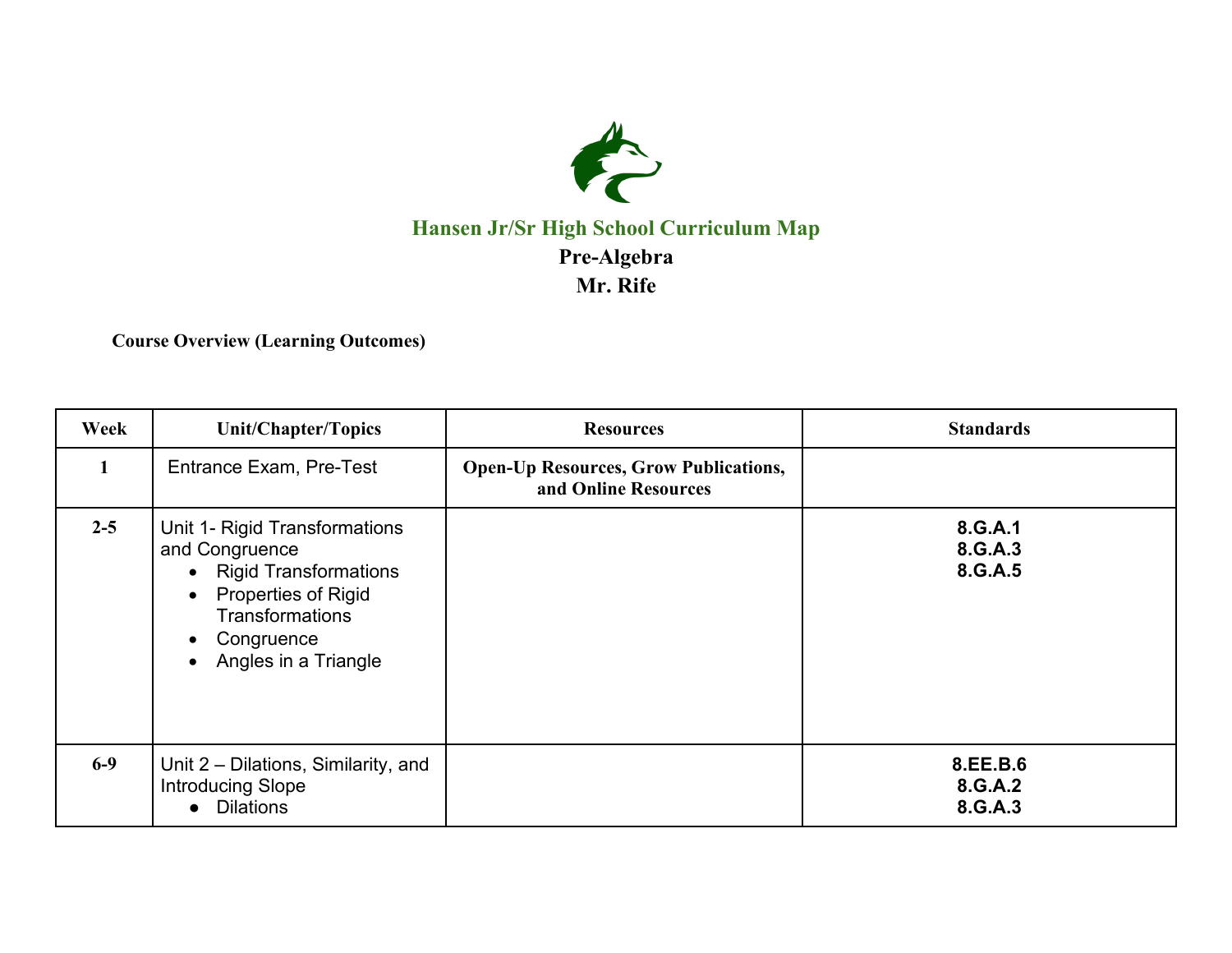|           | Similarity<br>Slope<br>$\bullet$                                                                                                                                                                                                                                                | 8.G.A.4<br>8.G.A.5                                                                |
|-----------|---------------------------------------------------------------------------------------------------------------------------------------------------------------------------------------------------------------------------------------------------------------------------------|-----------------------------------------------------------------------------------|
| $10-14$   | Unit 3 - Linear Relationships<br><b>Proportional Relationships</b><br>$\bullet$<br><b>Representing Linear</b><br>Relationships<br><b>Finding Slopes</b><br>$\bullet$<br>Linear Equations.<br>$\bullet$                                                                          | 8.EE.B.5<br>8.EE.B.6<br>8.G.A.1<br>G.GPE.B.5<br>8.EE.C.7<br>8.EE.C.8a<br>8.EE.C.8 |
| $15-18$   | Unit 4 - Linear Equations and<br><b>Linear Systems</b><br><b>Linear Equations with One</b><br>$\bullet$<br>Variable<br>Systems of Linear<br>$\bullet$<br>Equations                                                                                                              | A.REI.6<br>8.EE.C.7a<br>8.EE.C.7b<br>8.EE.C.8a<br>8.EE.C.8b<br>8.EE.C.8c          |
| $19-22$   | Unit $5 -$ Functions and Volume<br>Inputs and Outputs<br>$\bullet$<br>Representing and<br><b>Interpreting Functions</b><br><b>Linear Functions and Rates</b><br>$\bullet$<br>of Change<br><b>Cylinders and Cones</b><br>$\bullet$<br><b>Dimensions and Spheres</b><br>$\bullet$ | 8.F.A.1<br>8.F.A.2<br>8.F.A.3<br>8.F.B.4<br>8.F.B.5                               |
| $23 - 27$ | Unit $6 -$ Associations in Data<br>Associations in Numerical<br>$\bullet$<br>Data<br>Associations in Categorical<br>$\bullet$<br>Data                                                                                                                                           | 8.SP.A.1<br>8.SP.A.2<br>8.SP.A.3<br>8.SP.A.4                                      |